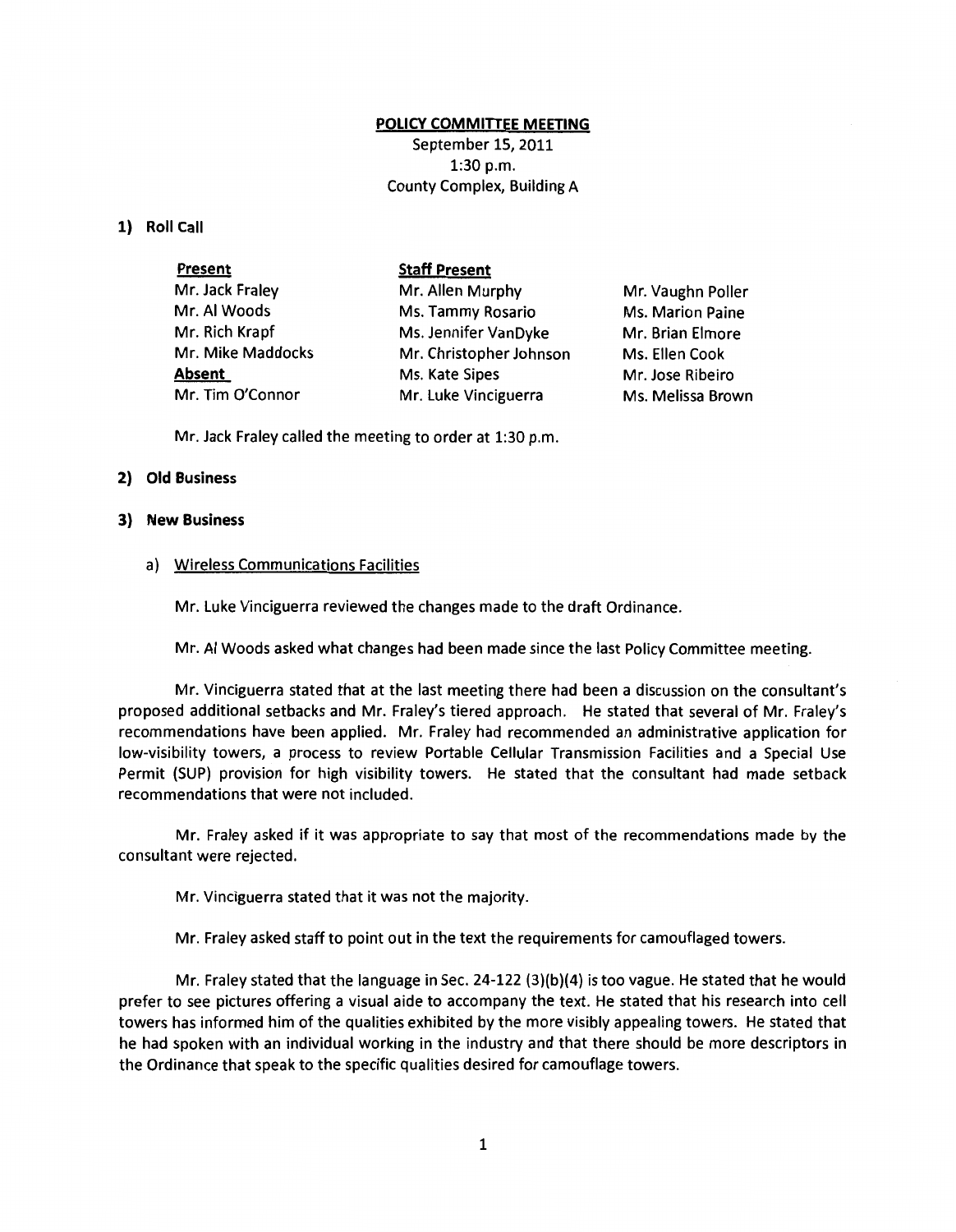Mr. Allen Murphy stated that staff will endeavor to provide objective descriptors within the text to achieve low profile towers. He stated that ultimately the goal is to have a tower that blends in harmoniously with the natural landscape.

Mr. Woods asked Mr. Fraley if there was specific language that he could recommend.

Mr. Fraley stated that adding definitions for "preserve" and "replica products" would be useful. He stated that both definitions discuss materials of construction and would provide a better understanding of how best to replicate vegetation.

Mr. Woods asked if this terminology is common to the industry.

Mr. Fraley stated that it is.

Mr. Christopher Johnson asked Mr. Fraley if the individual he had spoken with would be willing to submit descriptions of building materials that are common or more visibly appealing towers.

Mr. Fraley stated, yes.

Mr. Murphy stated that staff has looked at samples in past applications.

Mr. Fraley stated that by adding more to the text the County can ask for a better quality product. He stated that he does not want to continue with assigning to the Planning Director the authority and responsibility to make the highly-charged decision that elected officials should be making. He stated that it should be up to the Board of Supervisors (BOS) to determine if a tower is camouflaged. He stated that the Policy Committee and the consultant both felt that this requirement should change. He stated that the consultant had stated that there is no jurisdiction anywhere that permits 120 foot towers by-right within a residential area.

Mr. Woods questioned Mr. Fraley's assertion.

Mr. Johnson stated that if it has been determined that the tower is not camouflaged then it would require an SUP.

Mr. Fraley stated that towers need to go into legislative review for residential districts.

Mr. Woods stated that the chart and text in Sec. 24-122 does not clearly convey the information. He stated that the chart should cover the requirements for all towers, camouflaged included.

Mr. Murphy stated that he, as the Planning Director, has turned down more towers than the County has ever approved.

Mr. Fraley stated that the previous Planning Director did approve the proposed Kingsmill towers. He stated that this is not a decision that should be put in the hands of the Planning Director. He stated that this is the only jurisdiction that places this responsibility on the Planning Director.

Mr. Krapf asked staff to explain their position.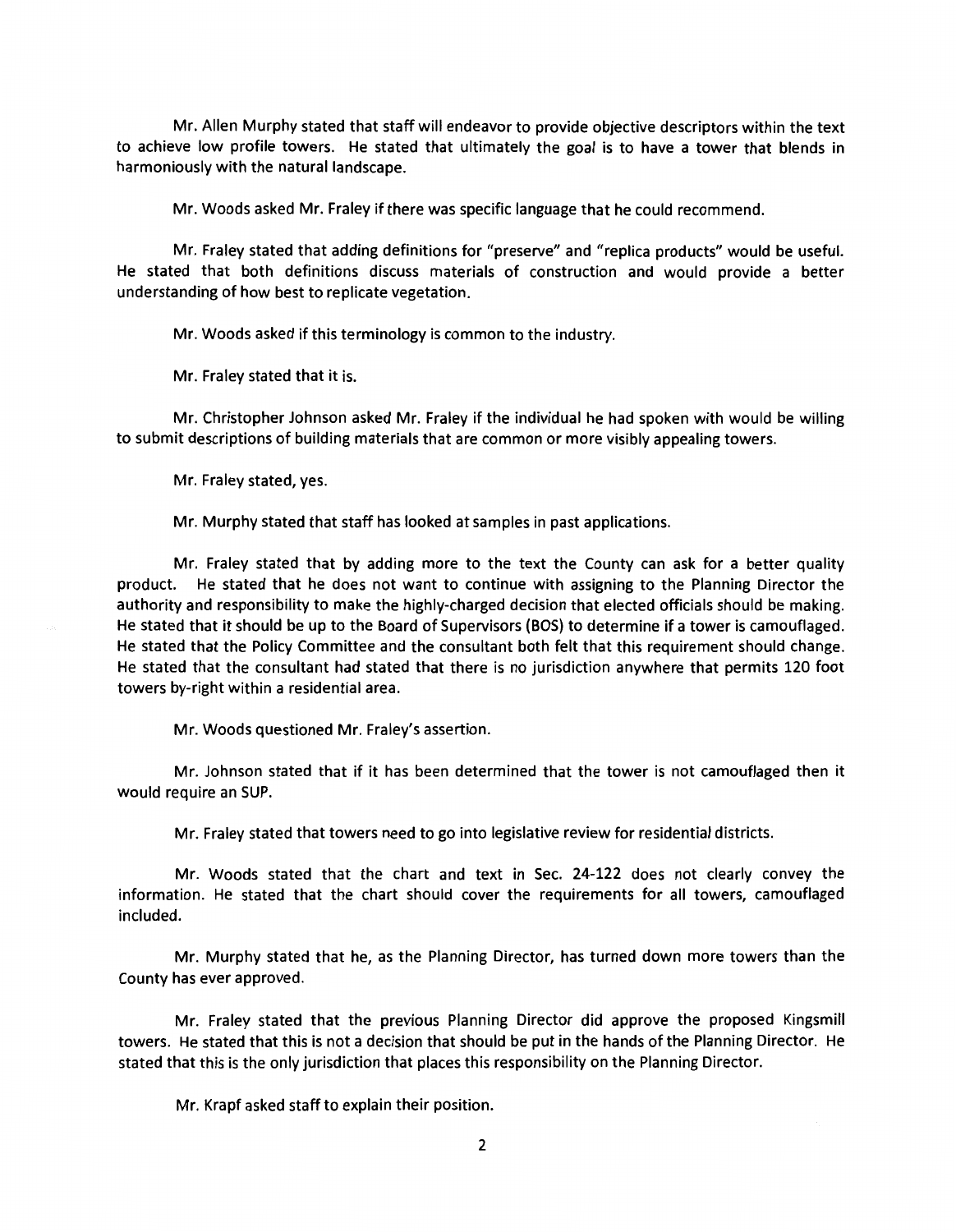Mr. Johnson stated that knowing that a camouflaged tower is permitted by-right up to 120 feet in staff's mind, there was no need for a chart. He stated that staff can change the text and the chart to achieve greater clarity. He stated that the charts were intended to speak to anything above 35 feet in any district where it needed to be specially permitted or permitted by-right. He stated that staff tried to categorize the information to add additional clarity and definition to the different types of towers. He stated that staff determined that there were certain towers that should not be required to go through a legislative review, exhausting several months prior to approval. He stated, for those towers that are more highly visible proposals should go before the BOS for approval. He stated that his experience with balloon tests illustrate that the Planning Director's standard for camouflage is very high. He stated that he can only think of one tower where Mr. Murphy, Planning Director, determined it was camouflaged. He stated that this location was zoned R-8. He stated that you would be hard pressed to find any property in R-1 and R-2 where one could meet the 400 foot buffer requirements. He stated that this standard has proven to be affective by the fact that a relatively low number of applications that have been submitted.

Mr. Fraley stated that he spoke with Adam Kinsman, the Deputy County Attorney, regarding the language. Mr. Kinsman stated that the text is open to interpretation, leaving the Planning Director vulnerable to being sued.

Mr. Murphy stated that if the Policy Committee and Planning Commission want to change the Planning Director's authority to determine camouflaged towers, then staff will forward their request accordingly. He stated that if the change is made cell tower companies will be subjected to a lengthy process for a greater number of applications. The buffer requirements in R-1, R-2 and R-4 limit the applicable properties within the districts. He stated with this arrangement there is a great deal of authority that rests on the shoulders of the Planning Director. He stated that he is comfortable with the current process. He stated that staff had previously been asked by the BOS and Business Climate Taskforce to generally avoid the SUP process. He stated that with one exception the Ordinance has proven to be useful and judicial in permitting towers. He stated that the Kingsmill towers were the only controversial applications.

Mr. Fraley asked staff why this locality is the only one that grants the Planning Director the authority.

Mr. Woods asked if staff had been working in this mode for a great length of time.

Mr. Murphy stated that this has been in place with the R-4 district for six years.

Mr. Woods stated that within the six year time frame only one controversial case has developed.

Mr. Krapf stated that Mr. Fraley's recommendation is to require an SUP for R-1 through R-6 residential districts.

Mr. Fraley stated that within residential districts, towers of a certain height need to go to the BOS.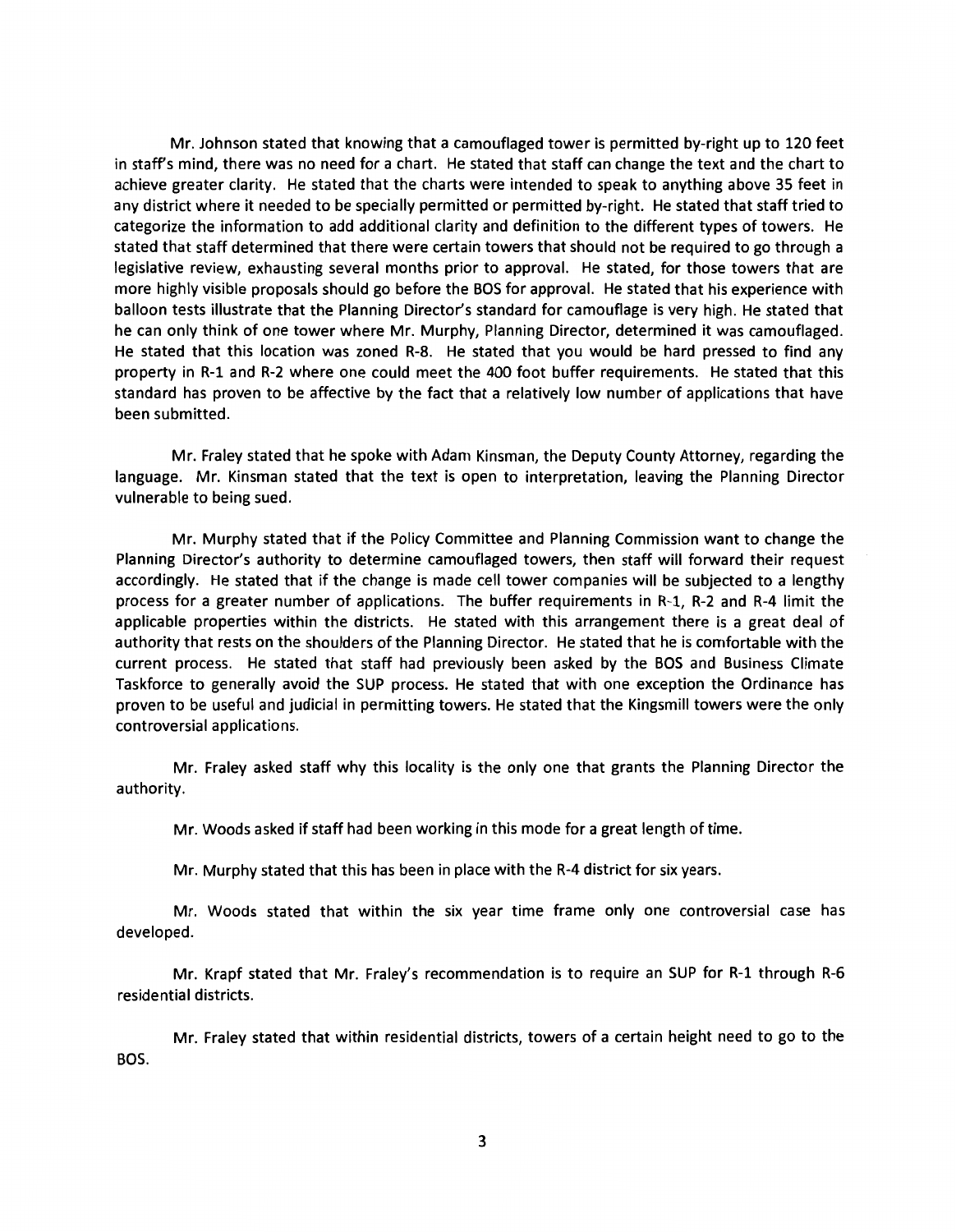Mr. Murphy stated that towers that are attached to a camouflaged part of a building would not require an SUP.

Mr. Krapf stated that it is the free standing towers that Mr. Fraley is referring to.

Mr. Fraley stated that he has heard from many people in the community that they would prefer a slick stick over a tower constructed to look like a tree.

Mr. Murphy stated that slick sticks can be considered camouflaged if it is buffered to the point that they are virtually unnoticeable, which is difficult to achieve.

Mr. Fraley stated that he would like to hear from some of the industry representatives present today.

Ms. Lisa Murphy of LeCiairRyan stated that there does seem to be a preference for slick sticks yet, the requirements for slick sticks are greater than other types of towers.

Mr. Fraley stated that his preference would be to have an 80 foot slick stick at the resort center in Kingsmill. He asked how tall the portable cellular transmission facilities are.

Mr. Stephen Romine of LeCiairRyan stated that the facilities are 60-80 feet.

Mr. Fraley stated that he does not have a problem with an 80 foot slick stick in a residential area.

Mr. Romine stated that if you compare administrative approval and lengthy litigation to going through the legislative process it may be preferred to go through the legislative process. He stated that whatever the community accepts and feels most comfortable with is most suitable.

Mr. David Neiman of 105 Broomfield Circle stated that the community wants to have camouflaged towers within residential areas go through the legislative process. He stated that by having the towers reviewed legislatively the community will have the benefit of having public hearings. He stated that elected officials that feel responsible to their constituents should make those decisions. He stated that camouflaged towers in residential areas could be given an expedited review status.

Mr. Fraley stated that if the Kingsmill towers were brought forward legislatively then they may have opted to apply for slick sticks or a regular tower.

Ms. Murphy stated that the majority of the towers in James City County {JCC) have been camouflaged because the Ordinance has encouraged it. She stated that if you eliminate the administrative review of camouflage towers than the benefit to the industry would be lost. She stated that the community benefits from this arrangement from a planning standpoint. She stated that from a technology standpoint, camouflaged towers do not accommodate the most useful technology.

Mr. Fraley stated that the proposals he has reviewed going through the legislative process have included camouflaged elements.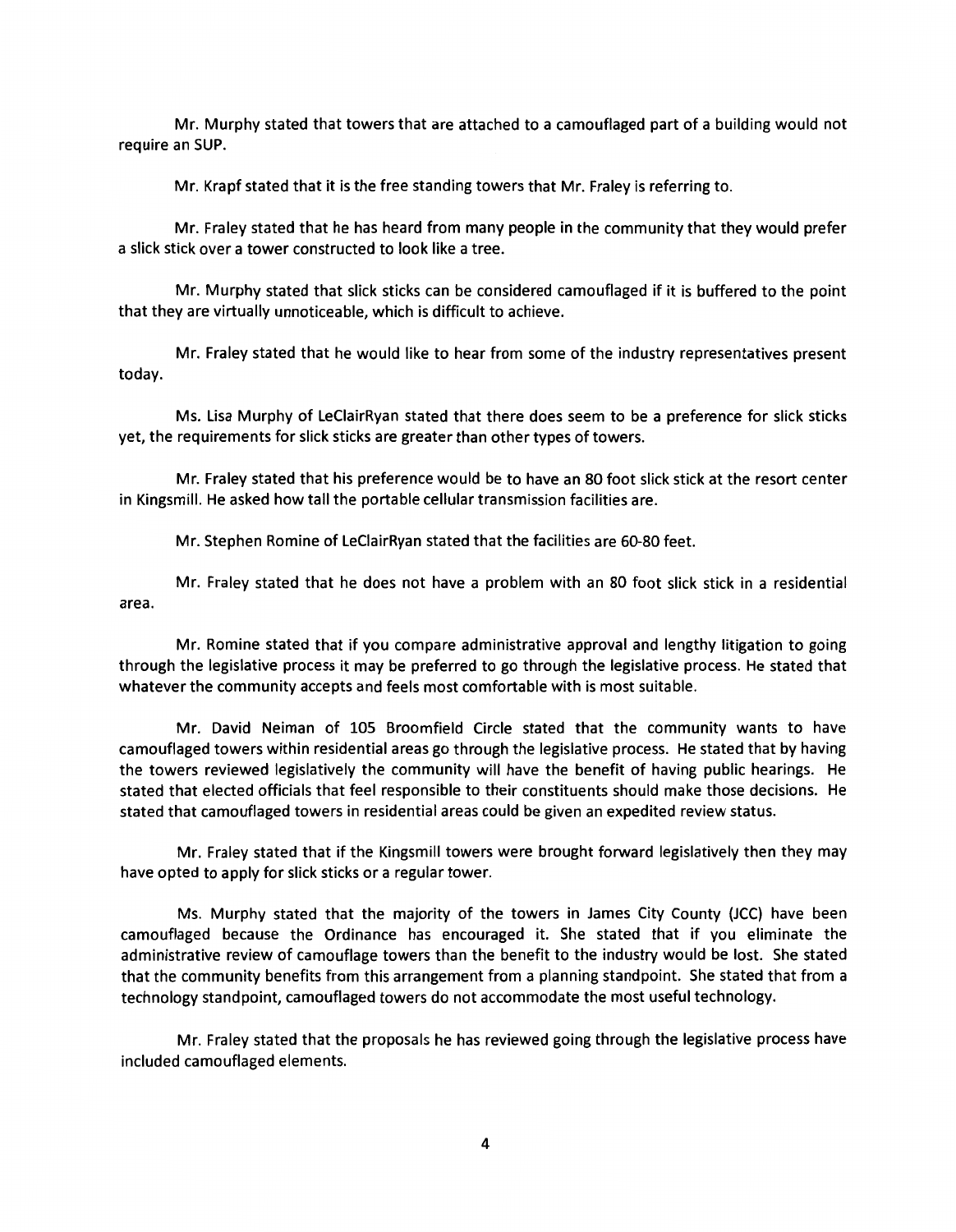Mr. Romine stated that slick sticks do not propagate as well because the antennas used are not the most powerful. He stated that this may be an unintended consequence of such a modification.

Ms. Murphy stated that at this time the industry is going back and upgrading the technology by adding more antennas to existing towers. She stated that the increased demand for data usage capacity is placing a heavy burden on existing infrastructure.

Mr. Fraley stated that he is fine with the Ordinance but, he would like staff to go back and add more descriptors to the text in an attempt to improve the quality of the product. He stated that cell towers should require an SUP in residential districts, unless the industry would find it useful to make a lower threshold for administrative review.

Mr. Romine stated that it would be useful to hold onto some flexibility for administrative reviews for residential areas.

Mr. Fraley stated that he is aware of two or three jurisdictions that do allow by-right towers in residential districts at lower heights. He stated that 80 feet seems to be a minimum height for towers before you eliminate the utility of the tower.

Mr. Krapf stated that he would like to recommend requiring an SUP for freestanding wireless communication facilities in residential districts that exceed 80 feet in height.

Mr. Murphy stated that if that is the Policy Committee's wish staff can forward the recommendation.

Mr. Romine asked if this would include changes to the definitions for camouflage and buffers requirements. He asked, if not when would you apply those definitions.

Mr. Johnson stated that they would still be used for nonresidential districts.

Ms. Murphy asked if the buffering and camouflage requirements would still be applied to those towers 80 feet or less in height.

Mr. Murphy stated that they would still apply.

Ms. Murphy stated that that would make it less useful.

Mr. Fraley stated that he would feel comfortable with relaxing the requirements for those towers 80 feet or less in height.

Mr. Murphy suggested that the Policy Committee think further on this point before making any decisions.

Mr. Woods stated that he agreed.

#### b) Affordable Housing Policy

Mr. Jose Ribeiro presented the materials.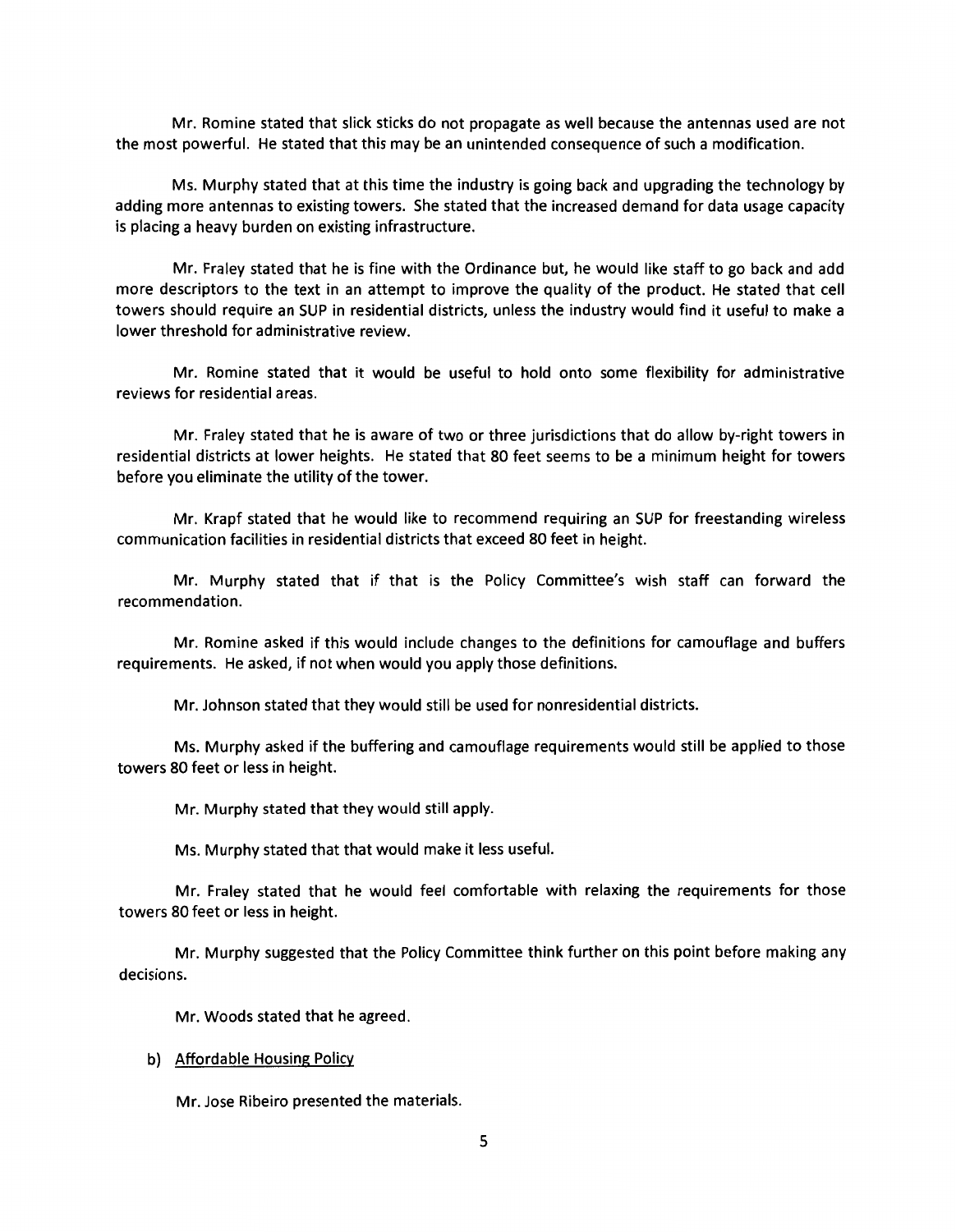Mr. Fraley asked if the funds contributed in lieu of building will be identified separately so that there is certainty that the funds would be used to build affordable housing.

Mr. Vaughn Poller stated that it will only be used towards the construction of affordable housing.

Mr. Fraley stated that he would like to have a more concrete understanding of what those funds would be used for.

Mr. Krapf asked about the cash proffer reduction at the 30% to 60% Area Median Income (AMI). He asked why staff elected to apply a 100% reduction in cash proffers to this category.

Mr. Ribeiro stated that staff wanted to provide the maximum incentive to developers, to build the most affordable housing.

Mr. Woods asked if staff is aware of any evidence that this type of incentive would achieve the intended goal.

Mr. Poller stated that he cannot provide specific examples of success. He stated that staff recognizes that attempting to serve the population at the 30% to 60% AMI represents the biggest challenge. He stated that when staff has spoken to builders they have been told that providing units at that level eliminates any room for profitability. He stated that he does not have any examples of this within the Commonwealth. He stated that he would look into Fairfax and Alexandria to find examples.

Mr. Murphy stated that proffers have been waived with the BOS's discretion by practice. He stated that with this policy staff attempted to write down what has been commonly practiced by the BOS. He stated that there may not be other examples out there. He stated that the County has a lack of affordable housing.

Mr. Woods asked what is the cost associated with proffers.

Mr. Ribeiro stated that a single, detached unit would be \$17,015. He stated that the proffer for a multifamily unit would be \$15,000 and \$4,807 for a single family attached unit.

Mr. Woods asked if those proffers can be adjusted or waived legislatively. He asked if the County waives or adjusts frequently, and if so, what the average proffer received was.

Ms. Tammy Rosario stated that staff does not have that data.

Mr. Johnson stated that it varies by product.

Mr. Murphy stated that \$17,015 represents the maximum fee, but it is typically waived or adjusted for affordable units.

Mr. Fraley asked how many residents are living in Ironbound Square that work in JCC.

Ms. Ellen Cook stated that staff has data, but it is not specific to Ironbound Square.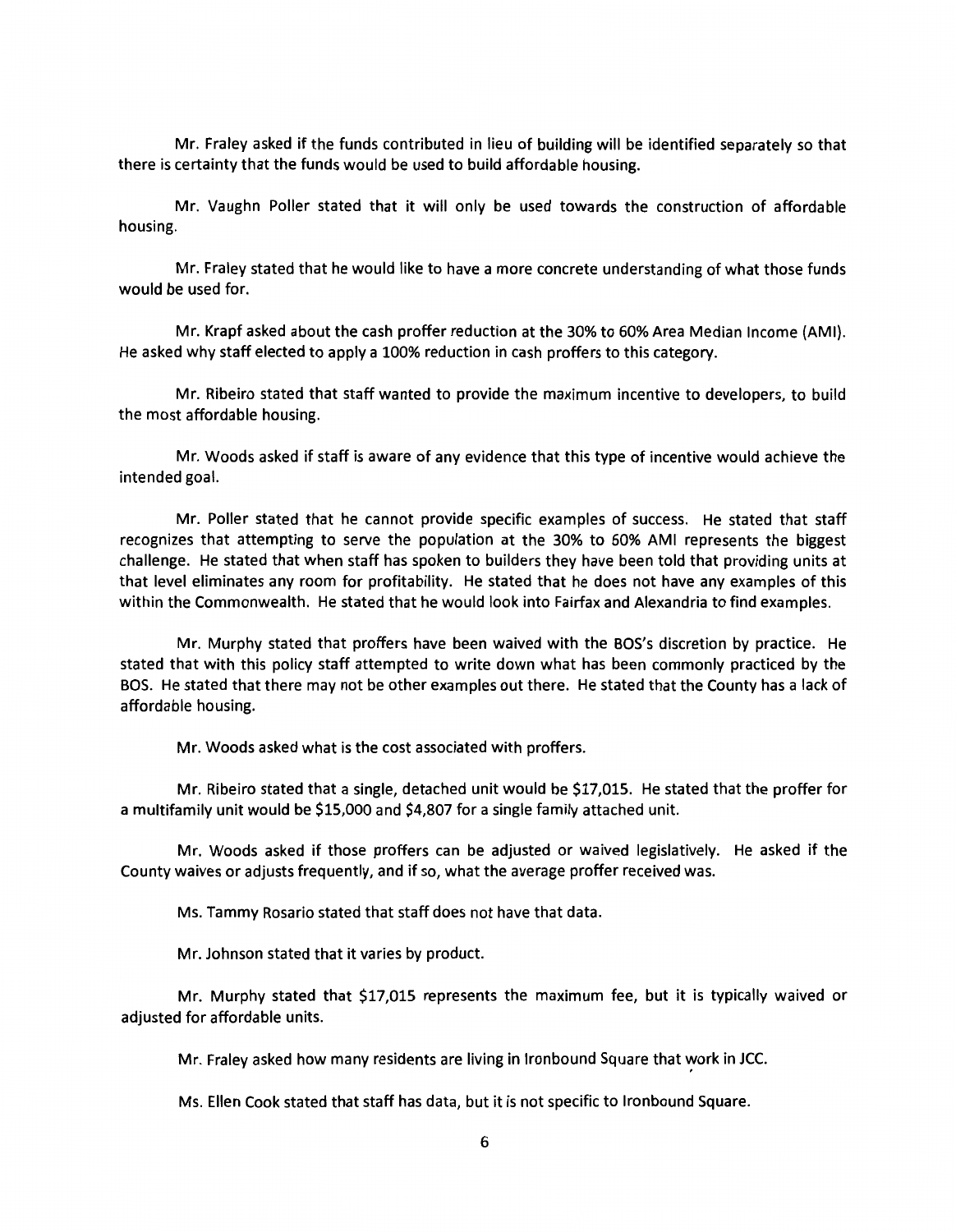Mr. Fraley stated that this is a nice project that seems all around successful.

Ms. Marion Paine stated that she was looking at these numbers recently. She recalls that each inhabitant either lived in JCC when they purchased, or lived or worked in the City of Williamsburg.

Mr. Poller stated that you need to also include in that catchment basin those persons who work here.

Mr. Fraley stated that his overriding concern is that it attracts people that do not live or work in JCC.

Mr. Poller stated that he would be surprised if residents currently living in Newport News could not find affordable housing in Newport News. He stated that most of the people that would have interest in living here are attempting to cut down there living costs by not having to commute to work. He stated that our marketing has always been to those persons who either live or work in JCC.

Mr. Woods asked for clarification on 5(b) of the draft policy. He asked how the "soft second" mortgage works.

Mr. Poller stated that the soft second represents the effort to maintain the public's money so that people do not purchase these houses with the idea of flipping them. He stated that when you compare the houses at a market rate there tends to be a difference of \$50,000. He stated that the intention is to eliminate the possibility of someone buying the property, living in it for some short period time and then selling it for profit. He stated that the money (that was the public's) used to purchase the property will return to JCC.

Mr. Woods asked for clarification on the Housing Fund.

Mr. Poller stated that the money is for the particular purpose of affordable housing and the development of affordable housing in JCC. He stated the money cannot be used for administrative costs. He stated that the money will be used as down payment in closing costs. He stated that when you look at the median cost for rental properties, for those affording houses in this price range they are paying \$950-\$1,100/per month. He stated what they cannot afford is the down payment and the closing costs. He stated that these monies are loaned out to individuals who are credit worthy and who either live or work in JCC. The Office of Community Housing and Development then secures the individual with an FHA or VHDA mortgage. If the individual later elects to move, the money will go back into the fund for the next applicant.

Mr. Woods asked if there is a policy document that describes the housing fund and its fullest uses.

Ms. Paine stated that a document could be created for this purpose.

Mr. Woods stated that this would help protect the County's interests.

Mr. Fraley stated that the proposed policy is not in Ordinance therefore, there is no requirement to do it.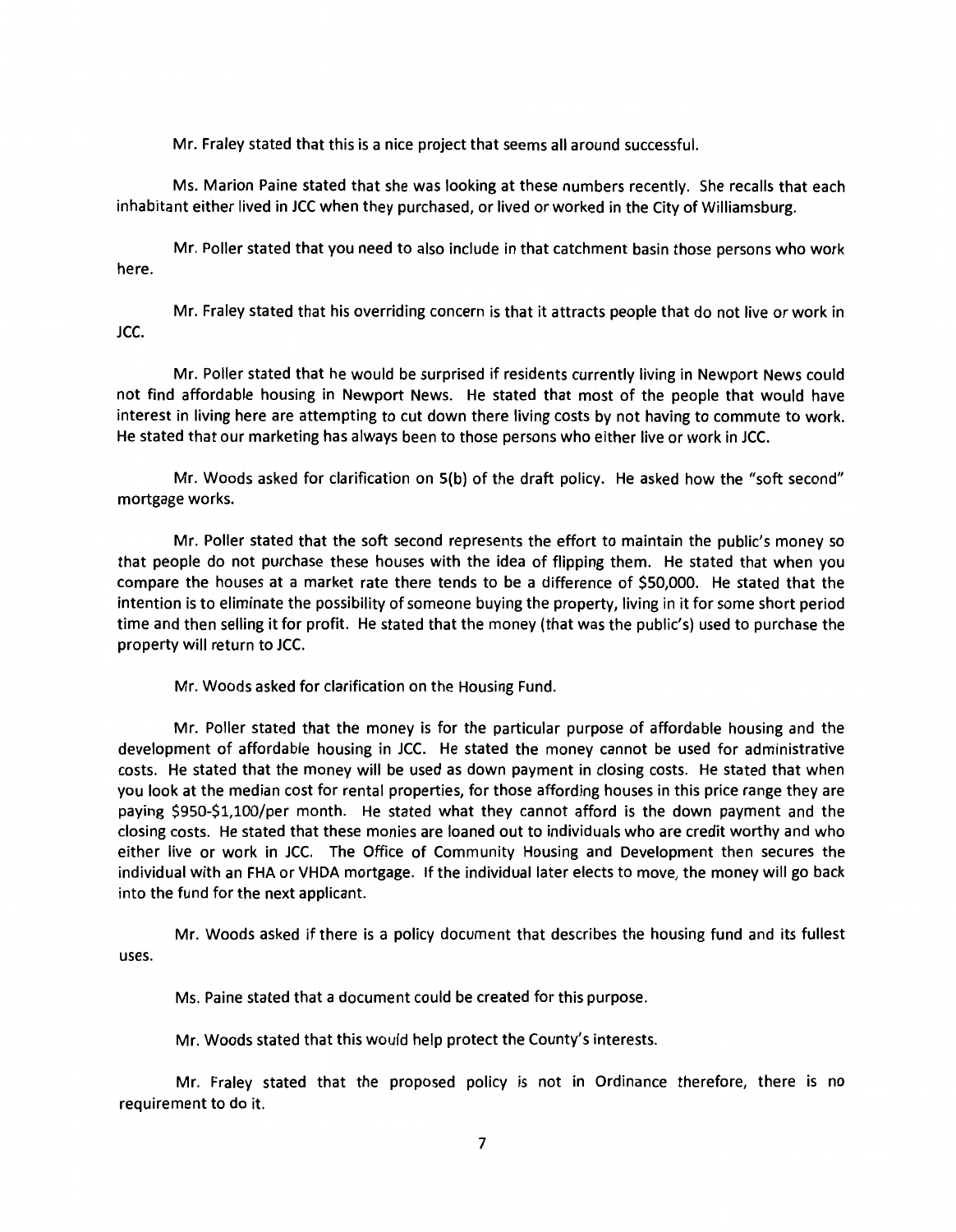Ms. Rosario stated that there are references to the policy in the Ordinance in the form of density bonuses.

Mr. Fraley stated that he thought this would be more inclusionary zoning and incentives.

Ms. Rosario stated that this is a baseline expectation in the form of a policy which establishes 20% figure, but then there are density bonuses in cluster and mixed use that encourage developments to go higher than that. She stated that they get greater density by exceeding the figure.

Mr. Fraley stated that there are incentives in the Ordinance to do build affordable housing, but there is no requirement to do it under this policy.

Ms. Rosario stated that in order to meet the density bonus you do at minimum have to meet the baseline. She stated that one would have to exceed the baseline to realize the maximum benefit of the density bonus.

Mr. Woods stated that if one were to aggregate all the different incentives it could become significant.

Ms. Susan Gaston, representing the Association of Realtors, asked what the timeline is on this policy.

Ms. Rosario stated that it will go to BOS for preliminary feedback at the end of September. She stated that it will then go into a period of refinement and then to the Planning Commission in December and the BOS in January.

Ms. Gaston stated that she is pleased to hear that the policy is incentive driven. She stated that from a realtor's perspective, the real gap in the market is not low income housing but workforce. She stated that honing in on that sector would be most helpful.

Ms. Kate Sipes stated that the difference in language between workforce housing and affordable housing was introduced as a part of a Comprehensive Plan conversation. She stated that in recent conversations there has been discussion of whether or not that distinction is necessary. She stated there may be a stigma associated with affordable housing. She stated that she would be interested in hearing whether or not the Policy Committee would prefer to call all of this workforce housing but keep the stratification within the policy.

Mr. Woods stated that he appreciates this sensitivity.

### c) Sign Ordinance

Ms. Melissa Brown explained the changes made to the draft ordinance.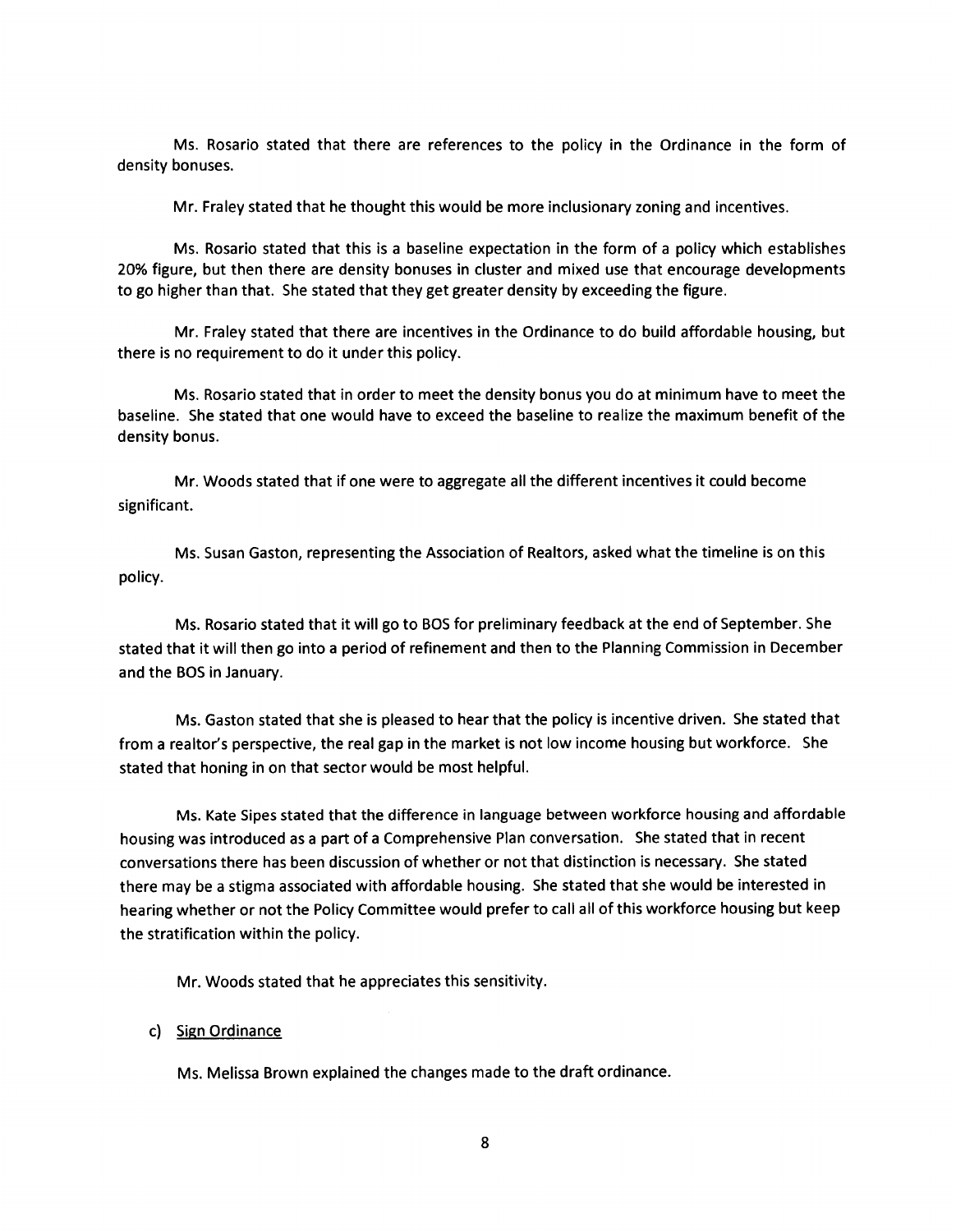Mr. Krapf asked a question regarding Sec. 24-80. He stated that the text now indicates that only the property owner would receive written notification of violation. He stated that it may be in the County's best interest to still notify the tenant or lessee as well as the owner.

Ms. Brown stated that the County has been making a move to more penalties and fines because there has been a real problem. She stated that if the fines are not paid they want to be able to attach the fine to the property. She stated that in practice you get a quicker response when a letter is sent to the property owner rather than notifying the tenant or lessee.

Ms. Rosario suggested that the lessee or tenant could still be copied for any written notification.

Mr. Krapf stated that he would prefer an arrangement that includes the lessee or tenant be copied.

Mr. Fraley asked what provisions are in place for those businesses that have road construction/repairs in progress in front of their store. He asked can they put up directional signs during this occasion.

Ms. Brown stated that Virginia Department of Transportation (VDOT) has provisions for directional signage. She stated that if VDOT is working in the right-of-way then the signage needs to be placed in the right-of-way. The County does not have the authority to permit signs in the right-of-way.

Mr. Fraley stated that the County should be able to help the local businesses in this situation.

Mr. Rich Costello of AES asked for clarification on signage within those shopping centers with multiple outparcels.

Ms. Brown stated that if there are two entrances then they can have a freestanding sign on each side.

Mr. Costello stated that the way he reads the text the outparcels that before could put a freestanding sign along the exterior of the shopping center can now only place that sign on the interior of the shopping center.

Ms. Brown stated that they are allowed freestanding signs. She stated that if they have access to the main road then they can place a sign along the exterior. She stated that the intent of the Ordinance is to use the sign to indicate an entrance.

Mr. Costello pointed out that most of the free standing signs for those outparcels will not be visible from the right-of-way.

Ms. Brown stated that it is not just visible from the right-of-way it is also visible from adjacent properties.

Mr. Costello stated that future businesses will have less ability to put up signage visible from the right-of way.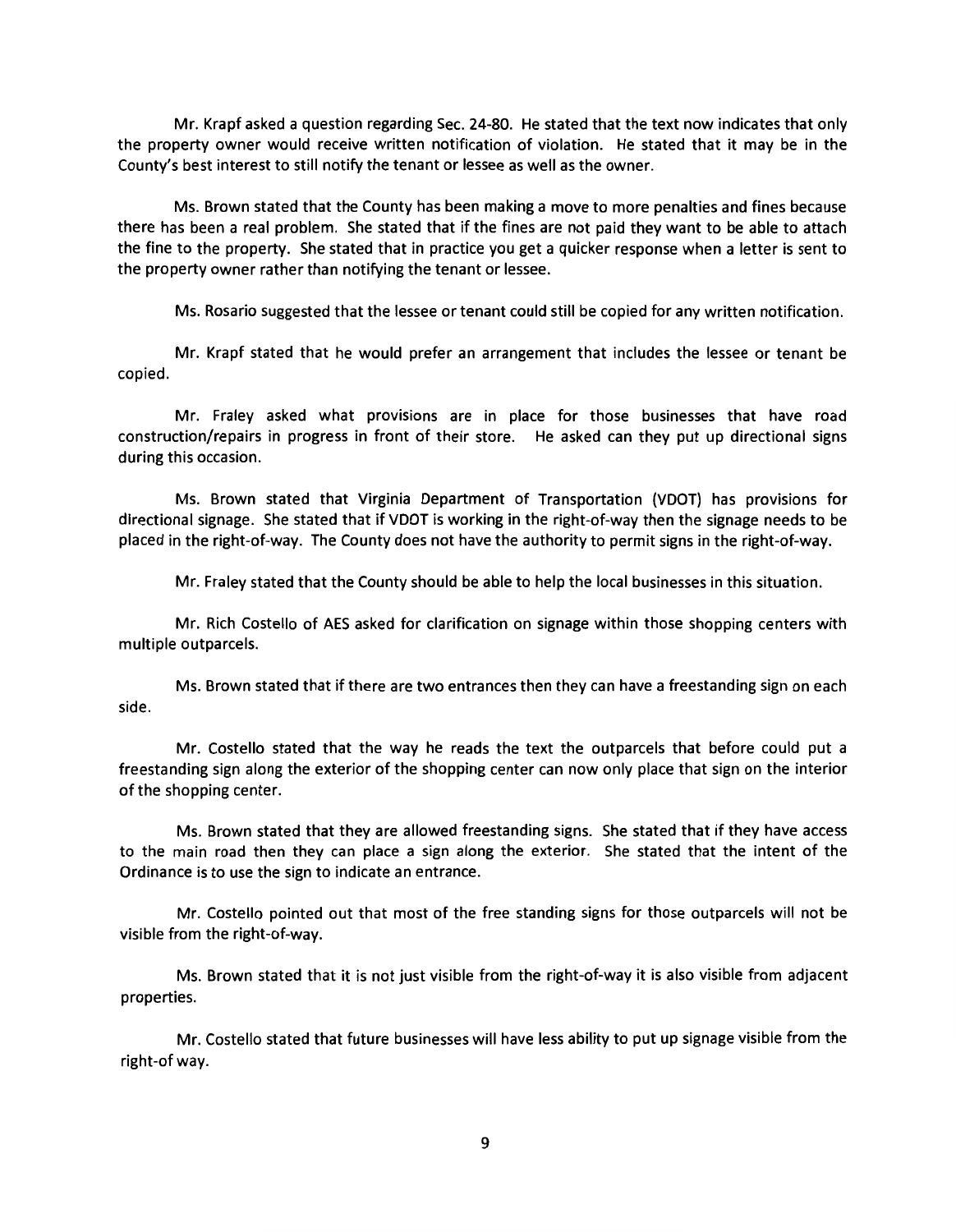Ms. Brown stated that in practice this is what they have guided people to do, which is why staff elected to make the change. She stated that we could have further discussions regarding this point.

Mr. Fraley stated that this should be discussed further.

Mr. Murphy agreed that signage for the outparcels would be discussed further by staff.

# d) Procedural Descriptions, Submittal Requirements, and Administrative Items

Mr. Ribeiro reviewed some of the changes to the ordinance text.

Mr. Fraley asked of Sec. 24-8; who is the building official?

Mr. Johnson stated that the building official is appointed by the BOS and is a title called out in the state code. He stated that Mr. Tom Coghill, Building Safety and Permits Director is the County's building official.

Mr. Ribeiro pointed out the text in Sec. 24-144 (b) that reduces the number of days from 21 calendar to 10 working days in which the planning division will transmit comments to applicants for conceptual plans.

Mr. Mike Maddocks responded positively.

i) Environmental Impact Constraints Analysis

Mr. Ribeiro reviewed changes made to the environmental checklist.

ii) Fiscal Impact Study Guidelines

Mr. Ribeiro reviewed the Fiscal Impact Study Guidelines.

Mr. Fraley asked if applicants will be required to use this template for their fiscal impact studies. He stated that it is frustrating to get multiple estimates from different groups regarding impacts.

Mr. Ribeiro stated that applicants will be required to submit the outlined information at minimum. The applicant may choose to submit additional materials.

Mr. Brian Elmore stated that for residential developments applicants will provide four or five modifiers. Mr. Elmore stated that for new businesses coming in the process is more complex.

iii) Traffic Impact Analysis Guidelines

Mr. Fraley asked how this traffic impact analysis would compare to the VDOT 527 review.